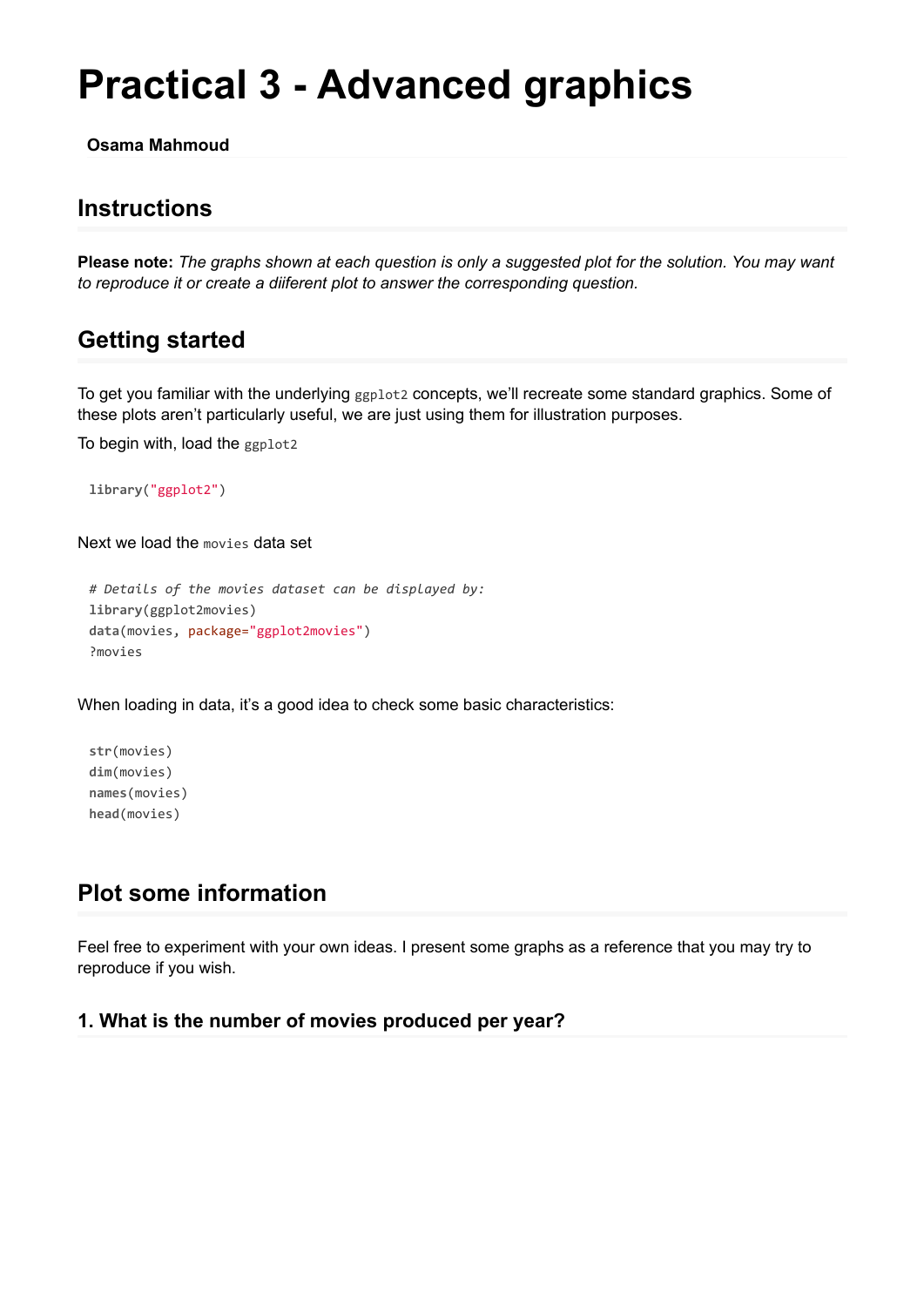

## **2. What is the number of movies produced per year per genre (action, animation ect)?**

```
# TIP: You need first to create a genre variable:
genre <- rep(0, nrow(movies))
for(i in 18:24)
{
  genre[movies[,i]==1] <- names(movies)[i]
}; genre[genre==0] <- "Unknown"
movies$Genre <- genre
```


### **3. Create a graph to present information on the rating of movies.**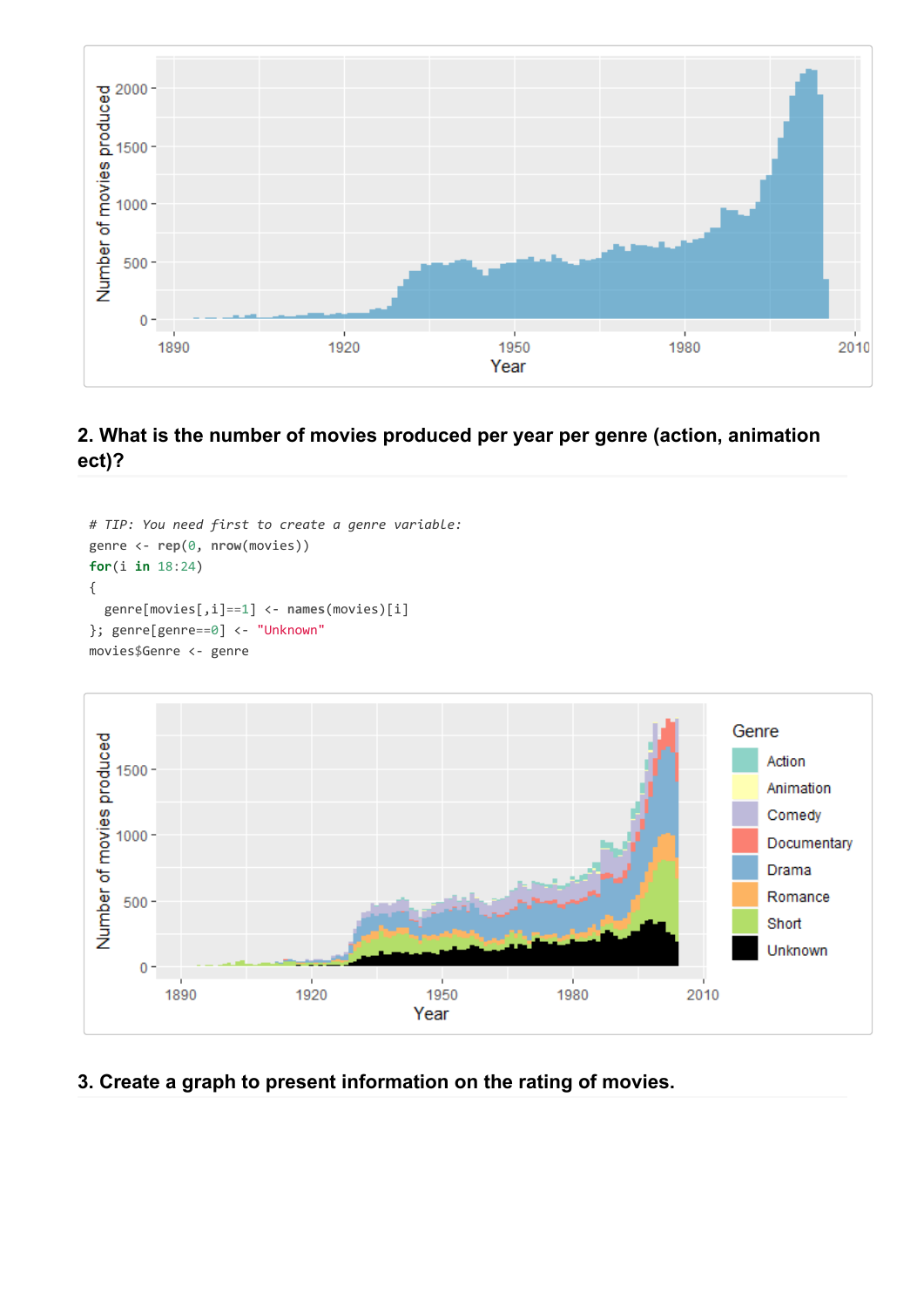

**4. Is there a difference on rating depending on genre? (Hint: you may use geom\_violin)**



## **5. Is the rating influenced by the number of votes? (Hint: you may use stat\_binhex)**